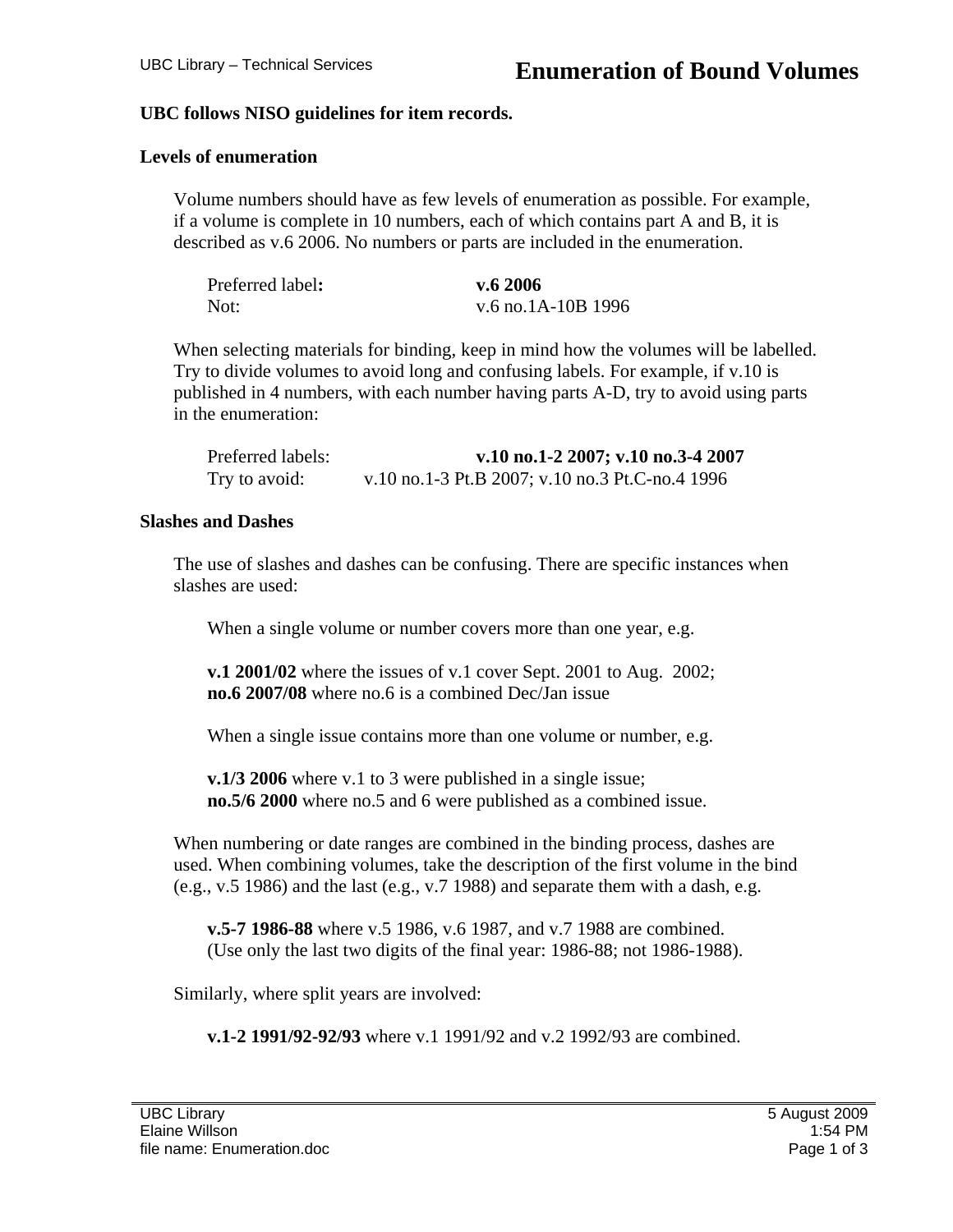Or where single issues are combined:

**v.1/3-4/6 2006-07** where v.1/3 2006 and v.4/6 2007 are combined.

#### **Single complete volumes**

| Single volume complete in one year | v.1 1991  |
|------------------------------------|-----------|
|                                    | no.6 1998 |

Single complete volume spanning more than one year; a slash is used to indicate coverage of more than one calendar year.

| v 1.no.1 Sep 1991 to v.1 no.12 Aug 1992 |              | v.1 1991/92 |
|-----------------------------------------|--------------|-------------|
| v.1 no.1 Jan 2001 to v.1 no.10 2004     | v.1 2001/04  |             |
| Single issue covering two years         | no.3 1989/90 |             |

#### **Two or more complete volumes bound together**

A **dash** is used to indicate that two or more volumes have been combined when binding.

| v.1 1990 and v.2 1990                        | v.1-2 1990               |
|----------------------------------------------|--------------------------|
| v.1 2000, v.2 2001, v.3 2002                 | $v.1 - 32000 - 02$       |
| no.17 1998 to no.20 1999                     | no.17-20 1998-99         |
| v.1 1990/91 and v.2 1991/92                  | v.1-2 1990/91-91/92      |
| v.1 2000/01, v.2 2001/02, v.3 2002/03        | $v.1 - 32000/01 - 02/03$ |
| no.267 Feb. 1995 to no.270 Dec 1995/Jan 1996 | no.267-270 1995-95/96    |

#### **Volume bound in more than one physical volume**

| v.10 no.1 Jan 2003 to v.10 no.6 Jun 2003                                                | $v.10$ no.1-6                              |
|-----------------------------------------------------------------------------------------|--------------------------------------------|
| 2003<br>v.10 no.7 Jul 2003 to v.10 no.11/12 Nov/Dec 2003                                | v.10 no.7-11/12 2003                       |
| v.6 no.1 Sep 1997 to v.6 no.5 Jan 1998<br>v.6 no.6/7 Feb/Mar 1998 to v.6 no.10 Jun 1998 | v.6 no.1-5 $1997/98$<br>v.6 no.6/7-10 1998 |